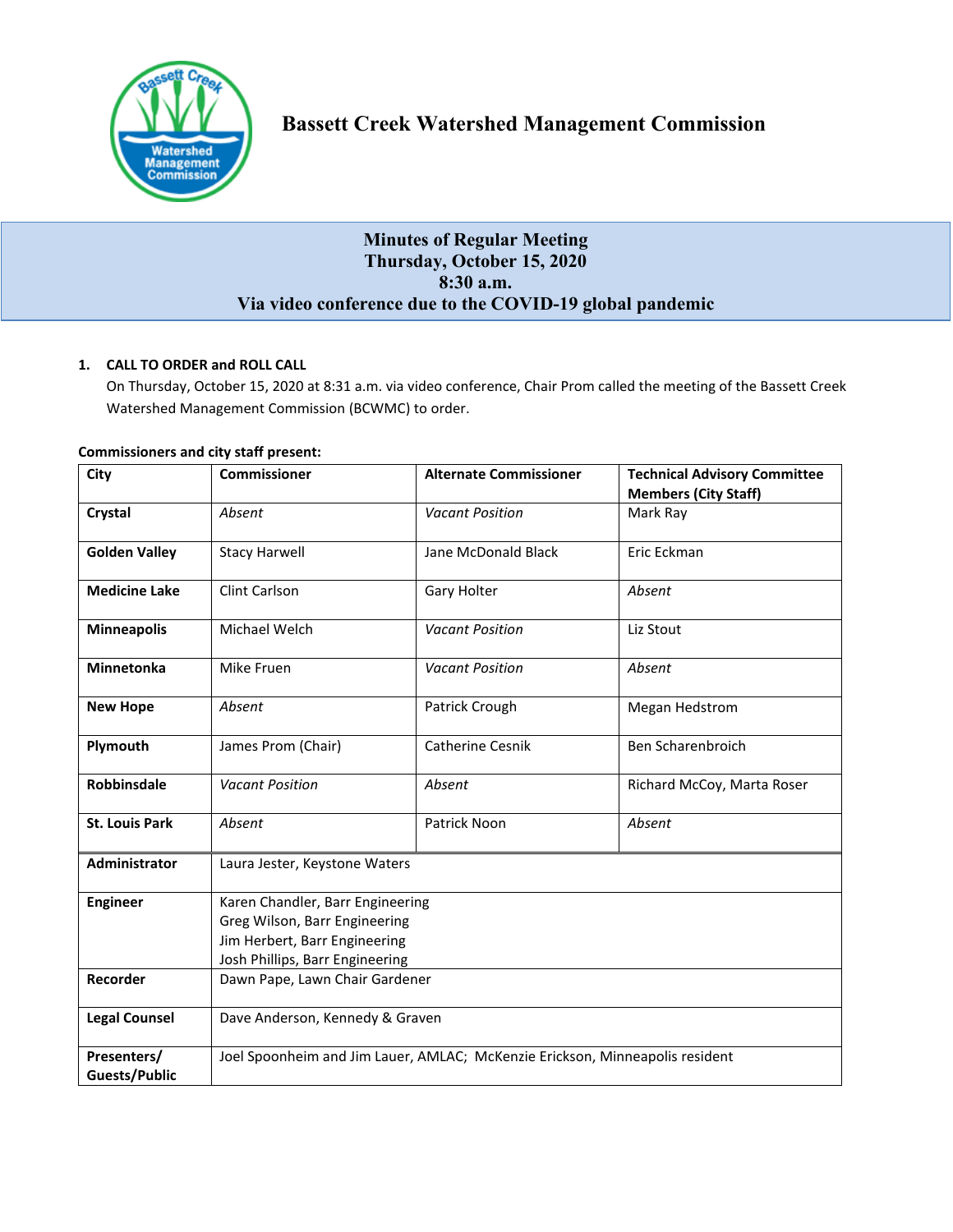# **2. PUBLIC FORUM ON NON-AGENDA ITEMS**

Joel Spoonheim, a resident of Plymouth and president of the Association of Medicine Lake Citizens (AMLAC) expressed great concern about the aquatic invasive species (AIS) and water quality in Medicine Lake during the past summer. He explained that this summer the curly-leaf pondweed grew to levels not seen in years and even posed a safety threat because the water was unnavigable for some watercraft. Starry stonewort and curly-leaf pondweed expanded significantly. He would like to see a more comprehensive plan to address the issues. He reported that the initial agency and watershed response to the starry stonewort discovery was amazing. He asked the Commission to put together a more aggressive plan to address AIS. He hopes to see AIS on the agenda in the near future. He also mentioned chloride as a big threat to the health of the lakes.

Administrator Jester gave an overview of starry stonewort and curly-leaf pondweed conditions and the discussions with the DNR and Three Rivers Park District about control measures. Commissioner Carlson asked how AMLAC is involved and how we can partner in the future.

Mr. Spoonheim responded that addressing water concerns is a complicated mix of agencies and organizations and it is difficult for residents to know their role. He also explained that the lake residents are passionate and dedicated. They have door knocked with neighbors and the lake association meets regularly. He doesn't want to see this downward trend continue or for AIS to spread from Medicine Lake into other lakes.

Commissioner Welch thanked Mr. Spoonheim for his input, assured him that AIS is an important issue to BCWMC, and it will be a future agenda item.

# **3. APPROVAL OF AGENDA**

**MOTION:** Commissioner Welch moved to approve the agenda. Alternate Commissioner Crough seconded the motion. Upon a roll call vote, the motion carried 7-0 with the Cities of Crystal and Robbinsdale absent from the vote.

#### **4. CONSENT AGENDA**

The following items were approved as part of the consent agenda: minutes of the September 17, 2020 Commission meeting with the correction of statutory number, October financial report, and payment of invoices.

The general and construction account balances reported in the October 2020 Financial Report are as follows: Checking Account Balance **\$ 599,423.52** 

| TOTAL GENERAL FUND BALANCE                 | \$650,049.57      |
|--------------------------------------------|-------------------|
| TOTAL CASH & INVESTMENTS ON-HAND (10/7/20) | \$3,991,305.79    |
| CIP Projects Levied – Budget Remaining     | \$ (4,488,149.40) |
| Closed Projects Remaining Balance          | \$1,571,998.09    |
| 2015-2018 Anticipated Tax Levy Revenue     | \$2,288.14        |
| 2019 Anticipated Tax Levy Revenue          | \$4,953.76        |
| Anticipated Closed Project Balance         | \$1,579,239.99    |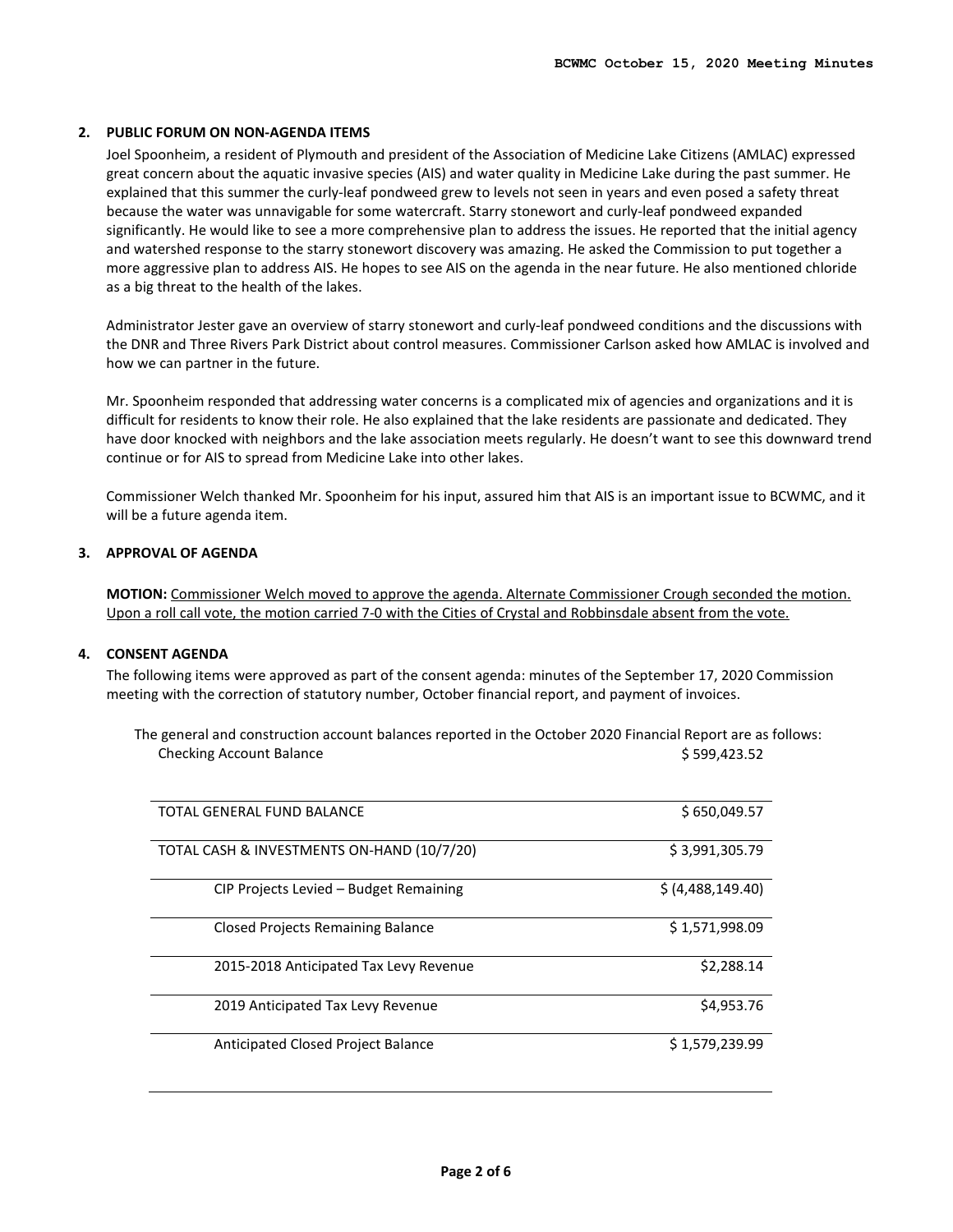**MOTION:** Commissioner Welch moved to approve the consent agenda. Alternate Commissioner Crough seconded the motion. Upon a roll call vote, the motion carried 7-0 with the Cities of Crystal and Robbinsdale absent from the vote.

# **5. BUSINESS**

# **A. Consider Awarding Contract for Sweeney Lake Alum Treatment**

Bids from contractors to perform the alum treatment on Sweeney Lake were due October 9th. The Commission received three bids with the lowest bid from Solitude Lake Management at \$215,000. Commission Engineer Greg Wilson followed up to make sure the company has the equipment needed and that the scheduling works. He noted the goal is to get the treatment done by the end of October with an October 26<sup>th</sup> start date. The treatment would take about 5 days. Commission Engineer Wilson indicated that although he hasn't worked with Solitude in the past and the company has not performed alum treatments in the Midwest, he is familiar with this company through the North American Lake Management Society and reported that they have good experience having completed large alum treatment projects on the East Coast. The alum treatment is part of the Sweeney Lake Water Quality Improvement CIP Project, which is partially funded through a federal grant.

Commissioner Welch asked whether there was a contingency plan if water temperatures get too low to perform the treatment. Commission Engineer Wilson replied that the treatment would be moved to the spring, which may require a change order in the contract.

**MOTION:** Commissioner Welch moved to direct the Administrator to make decisions to implement the work and to award the alum treatment contract to Solitude Lake Management. Commissioner Carlson seconded. Upon a rollcall vote, the motion carried 7-0 with the Cities of Crystal and Robbinsdale absent from the vote.

After the vote, there was further discussion of how treatment will proceed. Barr staff will be taking pH and temperature measurements in the lake to ensure proper conditions are in place for treatment.

Alternate Commissioner McDonald Black noted that water quality has been good this year in that lake. Engineer Wilson said it may be partially attributed to the aerators being turned off. He noted there will be post treatment plant surveys.

#### **B. Review Additional Data and Cost Estimate for Further Analysis of Linear Projects**

At the September meeting, the Commission reviewed and discussed analyses comparing the revised linear project standards with the previous linear project standards. At that meeting, the Commission directed the Commission Engineer to spend up to \$2,000 to provide more detail on the feasibility of water quality improvements based on a desktop analysis of site constraints and to bring a cost estimate for further analysis to a future meeting. Commission Engineer Chandler reminded the Commission of last month's questions:

- 1. What water quality improvements were included at the projects?
	- 2. What were the site constraints?
	- 3. What is the cost of further analysis?

Commission Engineer Josh Phillips, walked through the additional information provided for linear projects. Overall, he noted that there is a slight increase in impervious surfaces when all projects were added together, resulting in up to 6.18 additional pounds of total phosphorus (TP) loading from the project sites. However, he noted the Wirth Cart Paths Project added impervious surfaces that are disconnected from water resources and stormwater infrastructure. Additionally, the 494-Rockford Rd. interchange project used existing BMPs to treat runoff from the additional impervious surfaces. Therefore, of the 6.18 pounds of TP added, up to 94% is likely not reaching water resources. He also noted that many linear projects do incorporate water quality treatment measures that may not be reported to the Commission.

Commission Engineer Phillips then reviewed data and maps showing possible site constraints including depth to bedrock, depth to groundwater, drinking water supply management areas, surface karst, soil infiltration potential, and "what's in my neighborhood" locations. He noted that the data are broad and more detailed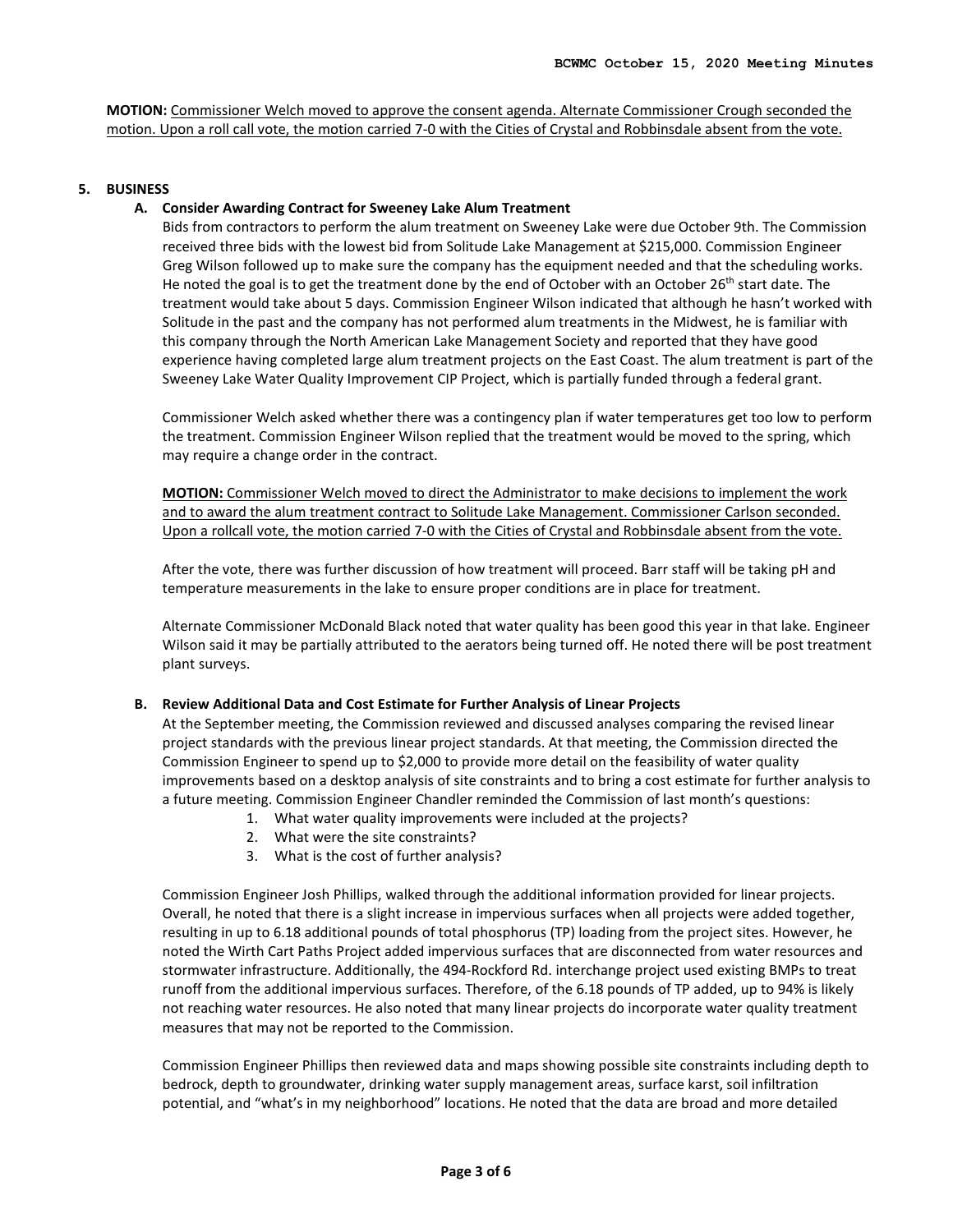information would be needed from city staff for each project if further analyses were ordered. He reviewed the cost estimates for gathering and analyzing more data indicating a range of \$4,000 - \$15,000 for additional water quality treatment data (analysis of "opportunities lost") and \$2,500 - \$10,000 to further identify and analyze specific site constraints. He recommended not to proceed with further analyses due to expenses and the possible lack of a clear picture even after completion of more analyses.

Commissioner Harwell noted the extra information adds more context. She wondered about the sanitary sewer constraint (with respect to inflow and infiltration/I&I) and about the soils and infiltration (i.e., B/D soils and high infiltrating soils/> 8 in/hr). She also asked about historic reviews and exemptions.

To address Commissioner Harwell's questions, Engineer Phillips reviewed Table 1 and noted that he didn't map the sanitary sewer/I & I constraint data as he would have had to look into the I & I requirements of each city, which didn't fit in the timeframe of this analysis. He then described the infiltration maps. As for historic exemptions for infiltration, he noted that a person could examine this by determining where infiltration has been successful. It is very common to see infiltration constraints with other projects. He noted that as constraints increase, so does the complexity.

Commissioner Harwell said this additional data drives home the point of what reality looks like on the ground with linear projects and why standards were changed. She agreed that no further analysis would be needed, but she thought this analysis was helpful.

There was a brief discussion about public water supplies in the area.

Commissioner Welch agreed that further analysis is not warranted, but wondered how to move forward. He brought up that private developers might be putting in considerable effort in trying infiltrate or incorporate volume control. He stated that it sounded like we shouldn't have volume control anywhere. He said, "If I'm a private developer, this makes me mad." He noted that other watersheds have lower thresholds for triggering requirements and that MIDS accounts for site constraints. He believed the Commission should change the standard and that the Commission Engineers could help determine what those standards should be. He suggested that this should be a future agenda item and that the Commission should get recommendations from the Engineer on linear project impervious surface thresholds for stormwater management requirements.

[Alternate Commission Noon leaves the meeting.]

Commissioner Harwell said linear projects are different than a typical development or redevelopment project and indicated her support of current requirements. Administrator Jester noted that the cost of best management practices constructed in areas other than linear projects would likely offer a better cost benefit and use of public money.

Commissioner Welch asked Engineers Herbert and Chandler whether they recommended a change to the linear standards. Engineer Herbert answered that the adopted standards are generally working and that water quality best management practices are being implemented. Engineer Chandler agreed with Engineer Herbert and said that future assessments would be useful and would warrant a discussion with the Technical Advisory Committee.

Commissioner Welch asked that the record to show that the thresholds that came out of our process of developing our regulatory framework and incorporating MIDS in 2015 produced a threshold for linear projects that was later changed without data or analysis. Further, he reiterated that MIDS does already account for the difference between linear projects and non-linear projects.

#### **C. Bassett Creek Flood Control Project (FCP)**

**i. Receive Report on Bassett Creek Deep Tunnel Inspection**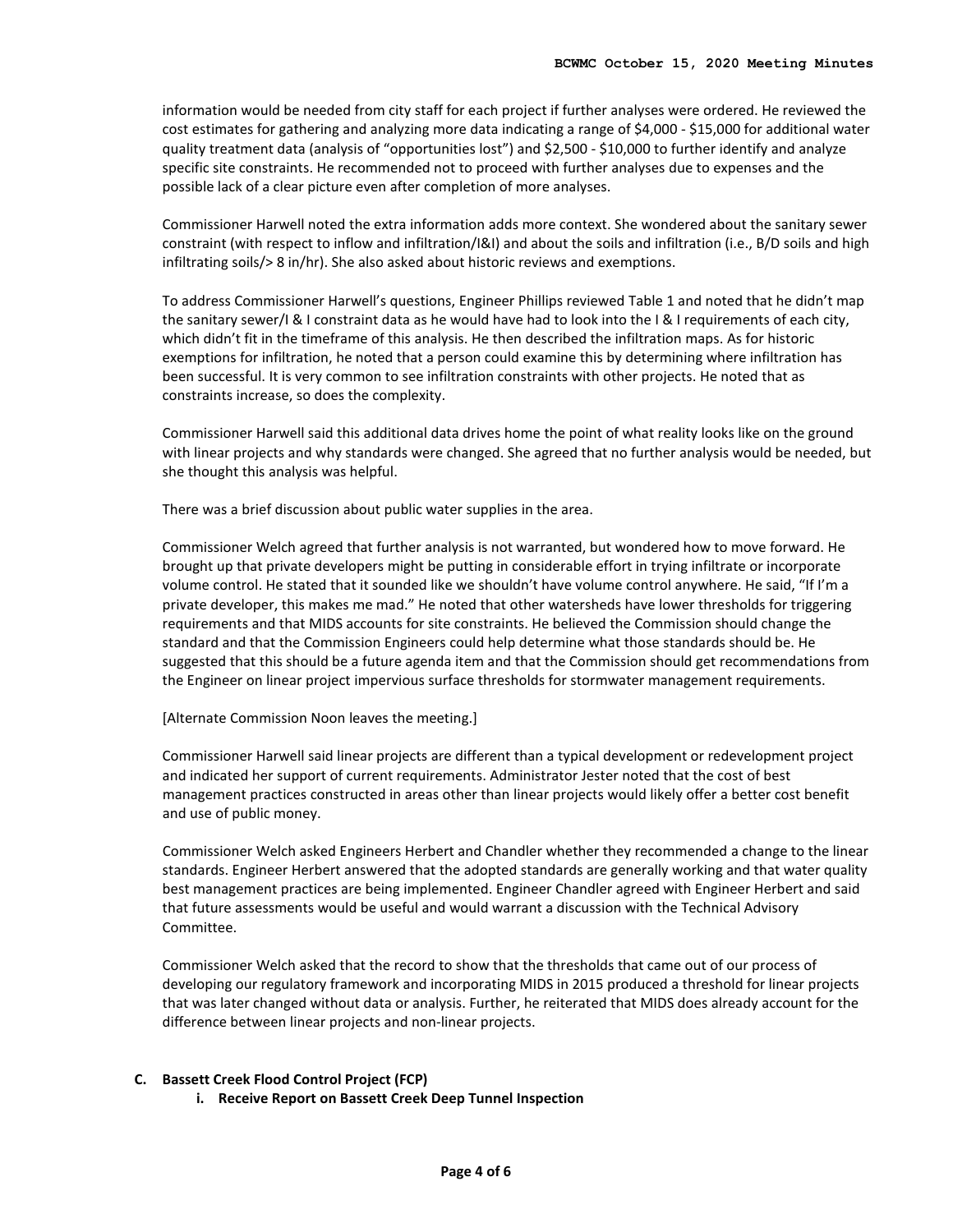Before the report from Commission Engineers, Administrator Jester noted a local news story about the Mississippi River draw down and the inspection and a short video she recorded of Engineer Herbert describing the tunnel entrance. She reported that both will be available online.

Commission Engineer Herbert described the preliminary findings from the deep tunnel inspections, which were finally completed after three years of coordination with the Army Corps of Engineers. There were representatives from many agencies in attendance, including a standby rescue team. He described the cathedral arch shape of the tunnel that makes it more stable since the tunnel is in sandstone.

The inspection found various issues in the tunnel including minor cracks, infiltration stains, weeps, drips, and runs (continuous streams). There were also infiltration gushers, where the water was coming into the tunnel like a fountain. Engineer Herbert also showed deposits on tunnel walls and noted some voids behind the tunnel liner that should be addressed. He also stated that sediment accumulated in three of the four outlet bays that was also there 12 years ago. He noted that a full inspection report will be available in the coming months and that no urgent repairs are needed immediately.

[Commissioner Harwell leaves meeting. Alternate Commissioner McDonald Black takes over as voting member.]

There was discussion about the sediment blocking three of the bays at the outlet. It was noted that most of it is likely from the Mississippi River and not from the creek. There was a brief discussion about how to measure the voids behind the liners.

#### **ii. Review BCWMC Responsibilities for FCP Repairs**

Commission Attorney Anderson reviewed a memo regarding the Commission's responsibilities and liabilities for tunnel repairs. He stated that he reached the same conclusion that was reached in 2014. Although nothing contractually obligates the Commission to make these repairs, the Commission has established policies and funds for inspections and repairs. He recommended that the Commission follows its own policy.

Commission Engineer Chandler restated there needs to be records of repairs should there be a catastrophic situation. There was discussion about the cost of repairs and maintenance and possible cost sharing opportunities. Administrator Jester noted that seeking funding partners is a possibility.

Commissioner Welch said this is an obvious and important role for the Commission because this is a huge piece of infrastructure. He thought Engineer Chandler's comment was a good one to add to the analysis. He asked what the next steps were. Administrator Jester explained that we need to start planning for tunnel repairs, which starts with approving the recommendation in the next agenda item.

Engineer Chandler added that cities also need to perform and record maintenance on FCP components in their cities. Administrator Jester confirmed that the TAC has been reminded of this responsibility.

Commissioner Welch requested an update in January or February to check to see if the reports had been received by the cities. Administrator Jester clarified that the deep tunnel repairs are separate from the double box culvert repairs to be discussed next.

#### **iii. Review Estimated Costs for FCP Repairs**

Commission Engineer Herbert reviewed the cost estimate for repairs for the double box culvert which was inspected in October 2019, with a final report presented in June. The report detailed the observations made by the Commission Engineer and recommended repairs to the shear key joint material, crack sealing, deposit removal, and repairs to exposed reinforcement. The Commission approved that inspection report in June and directed the Commission Engineer to prepare an opinion